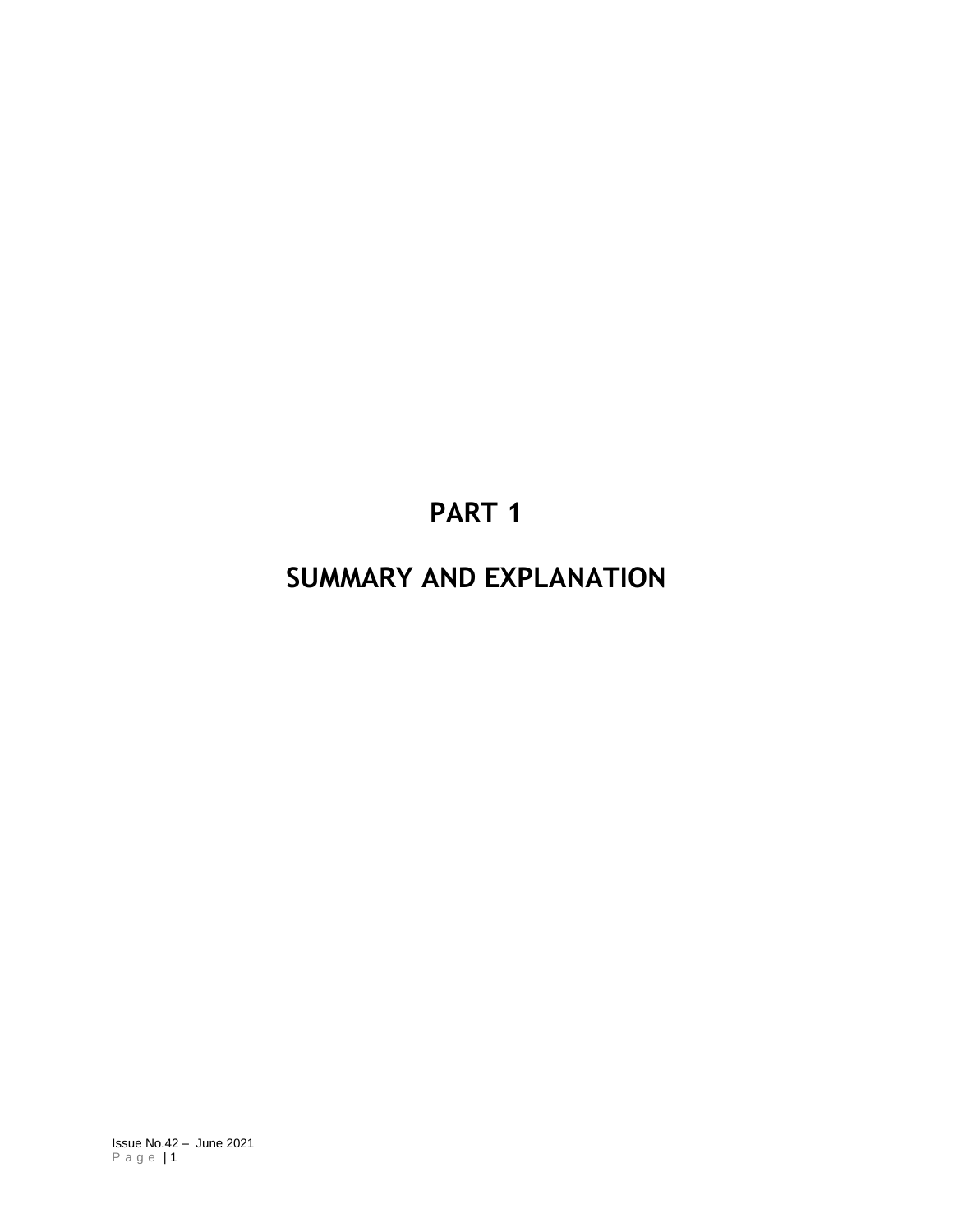#### **SUMMARY AND EXPLANATION**

This document has been prepared under Section 37 of the Local Government Act 2000, which requires the County Council to maintain a Constitution. This summary is intended to explain the purpose of the Constitution and to help the reader find their way around it.

The Constitution is divided into five parts. This introduction forms Part 1.

# **Part 2 of the Constitution – "basic principles"**

Part 2 sets out the "Articles" of the Constitution. The Articles describe the individuals and groups that make up the County Council (that is, its "composition") and the principal rules and procedures that govern the way it operates.

### **The composition of the County Council**

The County Council exists to provide services to the people of Gloucestershire. The Council does this by carrying out duties and exercising powers that have been given to it by Parliament. Certain kinds of decisions about the exercise of these duties and powers may only be made by what is called the "full Council".

In Gloucestershire, the full Council is made up of 53 County Councillors (who are also known as Members), who are normally elected every four years to represent the people who live in the County's various "electoral divisions". The Chair of the County Council presides over meetings of the full Council, assisted by the Vice Chair.

The full Council has such wide powers, it would be impractical for it to make every decision itself; it would be too unwieldy. It therefore concerns itself with setting the broad policy and budgetary framework of the Authority. More detailed decisions are made by what are known as "Council bodies" and by the Council's "Cabinet".

Council bodies are also known as "committees". Each has been given a range of duties and powers by the full Council, which they exercise on its behalf. Most Council bodies are concerned with what are known as "regulatory activities", that is the issuing of licences, permissions and various kinds of consent. Other Council bodies deal with administrative functions, such as the appointment of senior Officers and the administration of the County Council's pension fund. The Audit and Governance Committee is also a Council body, whose remit includes ensuring that Members maintain high standards of probity in their public life.

The Council's Cabinet (which is sometimes known as the "executive"), is made up of the Leader of the Council (who must be a County Councillor) and up to nine other County Councillors, and has particularly wide-ranging responsibilities. Unlike other Council bodies, most of a Cabinet's duties and powers are derived from Acts of Parliament and subordinate legislation (that is, orders and regulations laid before Parliament) rather than powers that have been delegated to it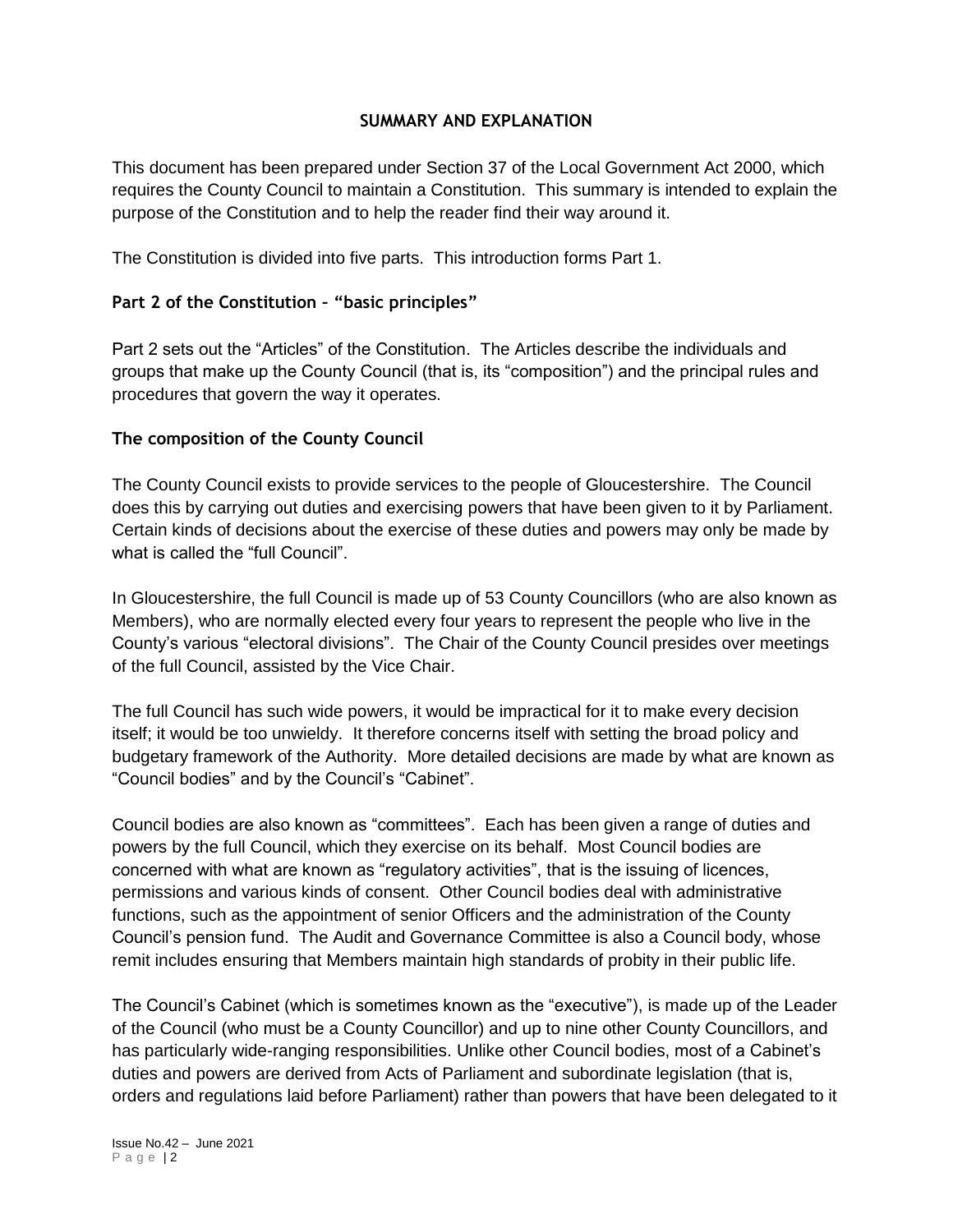by the full Council. A Cabinet's role is principally to formulate detailed policies and proposals for delivery of services within the policy and budgetary framework that is set by the full Council.

In view of the importance of a Cabinet's role and its very extensive powers, Parliament decided that its work should be subject to careful monitoring by Scrutiny Committees. The County Council has several Scrutiny Committees, whose remit reflect this Cabinet monitoring role and also a wide ranging contribution to the Council's and other public services.

# **Part 3 of the Constitution – "who does what?"**

Part 3 of the Constitution describes which powers and duties are exercised by the full Council, Council bodies and the Council's Cabinet and the remit of the Scrutiny Committees. Officers of the Council (that is, Council employees) may make decisions on behalf of the Council, Council bodies and the Council's Cabinet under what is called the "scheme of delegation". This is also set out in Part 3. The law allows Members of the Cabinet to make decisions on behalf of the Council.

# **Part 4 of the Constitution – "the rule book"**

The Council is anxious to ensure that it makes decisions reasonably, effectively, efficiently and openly. It has therefore formulated a number of rules and procedures that regulate the way the full Council, Council's Cabinet, Scrutiny Committees and other Council bodies conduct their business. The Council has also drawn up rules to regulate other aspects of the way it conducts its business. For example, it has published detailed rules about access to information, financial dealings and about the way it will let contracts. All of these rules are found in Part 4 of the **Constitution** 

# **Part 5 of the Constitution – "maintaining probity"**

The County Council places great importance on promoting and maintaining high standards of conduct on the part of Officers and Members. It has therefore published a number of codes and protocols to guide their behaviour, which are set out in Part 5 of the Constitution.

# **Part 5 of the Constitution – The Scheme of Members' Allowances**

By law, Members are entitled to be reimbursed for the performance of their duties in accordance with a Scheme that is approved each year by the full Council after it has considered the report of an Independent Remuneration Panel. The Scheme is published in Part 5 of the Constitution.

# **Part 5 of the Constitution – The Management Structure**

Part 5 of the Constitution provides a link to the Council's senior management structure so that the general public may identify who they need to speak to about a particular service or problem.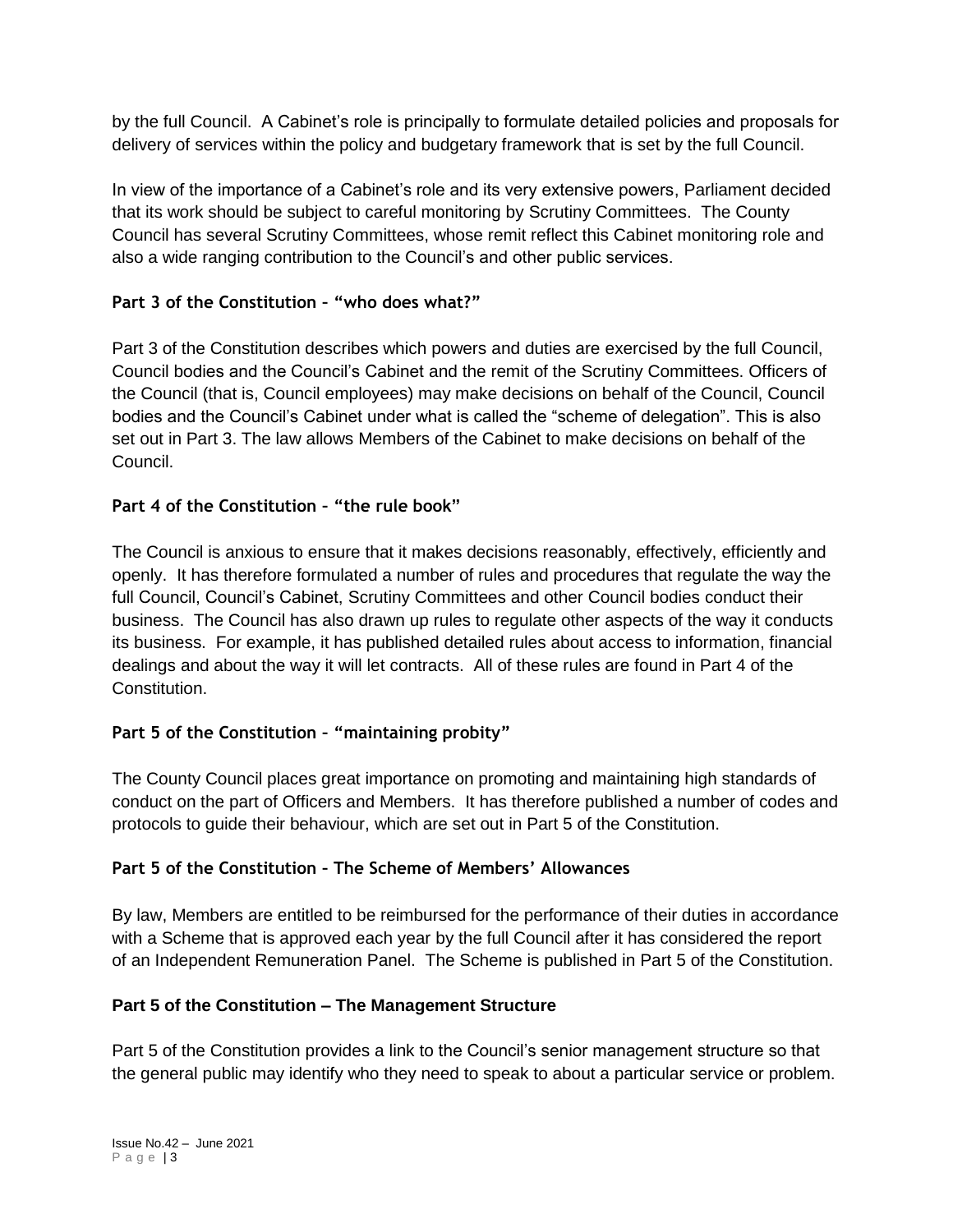*At various points in the Constitution, notes have been included in italics. These notes are only an aid to interpretation or indicate informal practices and do not form part of the Constitution.*